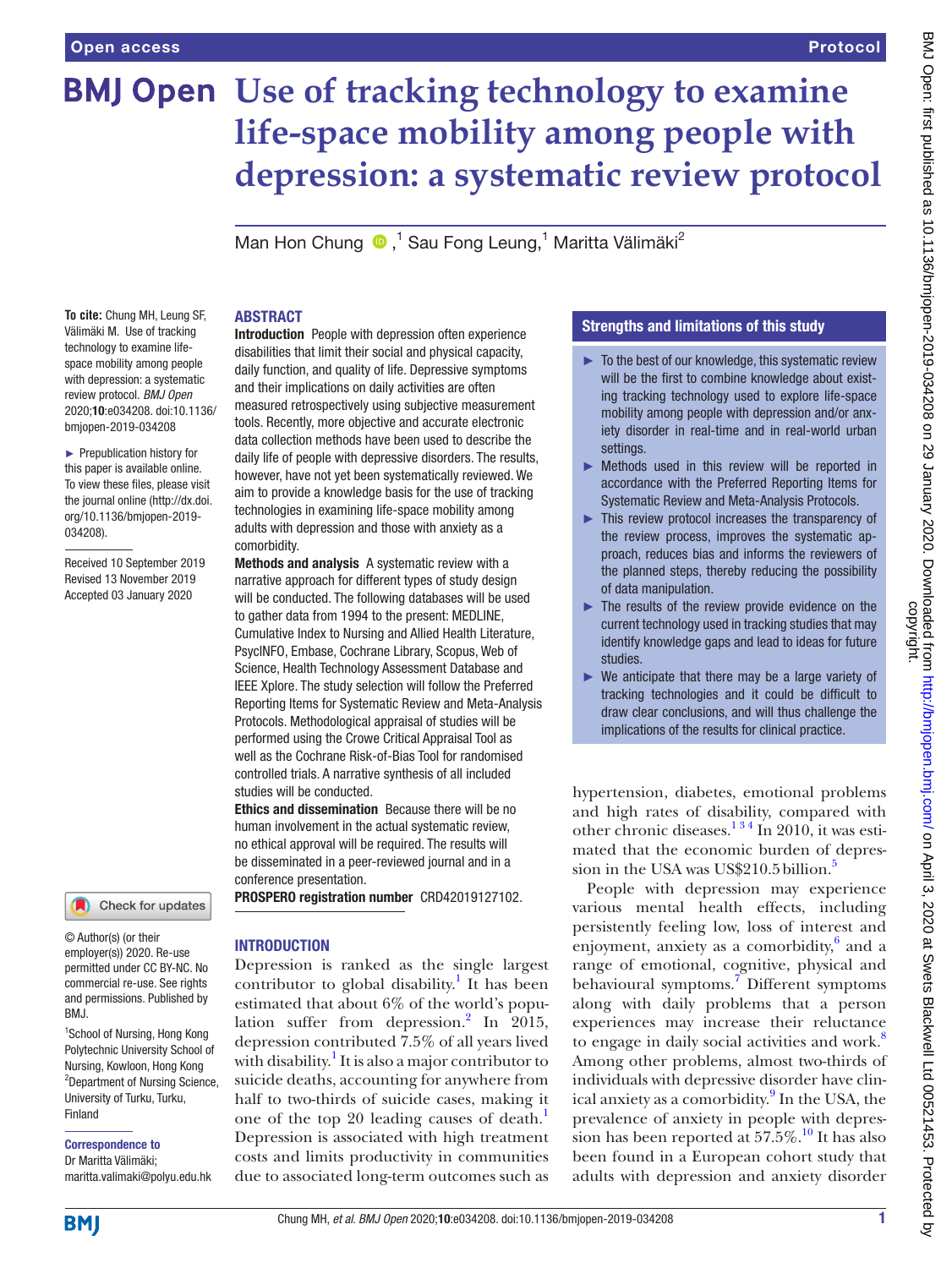had lower level of physical function compared with those without these conditions. In this study physical function referred to limitations in performing normal activities of daily living and mobility, such as performing personal hygiene activities, eating or preparing meals, and doing housework[.8](#page-5-5) In institutional settings, apathy and depressive symptoms have been found to have the greatest potential to limit life space among older people. $^{11}$  Life space refers to the area where a person moves through in daily life, extending from within their home to a wider geographical area.<sup>[12](#page-5-9)</sup>

The association between depressive symptoms and individual life space has been reported in previous studies.<sup>1213</sup> Life-space mobility is a measurement of the space through which a person moves over a specific period of time.<sup>12</sup> It is a means to view an individual's functioning and participation in real-world situations as it measures their ability to walk, use public transportation or drive a  $car$ <sup>14 15</sup> It is assumed that a larger life-space mobility provides more opportunities for an individual to engage with society,<sup>[16](#page-5-11)</sup> while a restricted life-space mobility may reflect limited access to societal amenities.[17 18](#page-5-12) Al Snih *et al*[13](#page-5-13) showed that a high number of depressive symptoms is one of the contributing factors to and is significantly associated with a lower level of life-space mobility. Other studies have shown that a restricted life space may be related to negative health outcomes, such as disability and cogni-tion.<sup>[14 19–21](#page-5-10)</sup> Boyle *et al*,<sup>22</sup> in their prospective observational cohort study, further indicated that a restricted life space is associated with a higher risk of mortality, while  $\text{Caciopo}^{23}$  further proposed that a larger life space may contribute to the effective functioning of physiological systems and therefore lead to better physical health outcomes. Self-reported measurements have often been used to assess life-space mobility, yet although they can be helpful they tend to overestimate true mobility and underestimate sedentary time. $24\frac{25}{1}$  Therefore, more accurate and objective methods to determine human mobility are needed.<sup>[26](#page-5-17)</sup>

Understanding of the association between objective behavioural features, for example, physical activity, biometrics, physical state and social behaviour, and depressive mood symptoms has provided new opportunities for using mobile applications and wearable devices to monitor depression and other affective disorders.<sup>[27](#page-5-18)</sup> It has been proposed that technological devices can easily and objectively provide a way to monitor the activity of people with these illnesses and could serve as a digital marker of mood symptoms[.28 29](#page-5-19) We found two reviews that assessed individual mobility using technological devices in patients with mental disorders. Burton *et*  $a^{\beta 0}$ , in their systematic review, investigated the associations between objectively measured physical activity and depression using digital actigraphy in patients with depression where digital actigraphy is an objective measurement of activity using body-worn accelerometers.<sup>[31](#page-5-21)</sup> The authors identified 19 eligible papers (16 studies), including 412 patients where actigraphy was used to measure activity levels and sleep. Based

on the case–control studies, it was found that patients with depression engage in less daytime activity, while the longitudinal studies showed a moderate increase in daytime activity and a reduction in night-time activity over the course of drug and conventional treatment. The researchers concluded that actigraphy is a potentially valuable source of additional data on patients with depression, although there should be more clear guidelines on the use of actigraphy in studies of patients with depression. Another systematic review, by Rohani *et al*, provides an overview of the correlations between objective behavioural features and depressive mood symptoms using mobile and wearable devices. $27$  In their review, they found 85 unique objective behavioural features covering 17 various sensor data inputs, which were divided into seven categories in studies. They found several features that had statistically significant and consistent correlation directionality with mood assessment, such as the amount of homestay, sleep duration and vigorous activity. On the other hand, other features showed discrepancies in directionality across the studies, such as time spent between locations. Like Burton *et al*, Rohani *et al*<sup>2730</sup> concluded that, due to statistically significant correlations between objective behavioural features collected via mobile and wearable devices and depressive mood symptoms, continuous and everyday monitoring of behavioural aspects in affective disorders could be a promising supplementary objective measure to estimate depressive mood symptoms.

However, there remains a lack of knowledge on how mobility patterns and habits of people with depression during the course of their illness can be measured using different technological devices in order to gain more understanding of these people's daily life. Rohani *et*  $a<sup>{p}</sup><sup>7</sup>$ suggested that a standardised data collection method for physical activity and mobility features is needed, since as found in their review there were limitations associated with different technologies used to measure mobility data. Therefore, there is a need for wider knowledge on how different technological devices can be used to collect data and how they can be used as digital markers of life-space mobility in real-life community settings. $30$ This would result in better opportunities to tailor treatment plans according to individuals' daily functioning and habits. Such knowledge can also provide ideas on the future development needs of technological devices. However, to do this, we first need more knowledge on the tracking methods available and how these methods are used on a daily basis, keeping in mind their possible benefits and concerns.

#### Aim and research questions

The overall aim of this systematic review is to describe the tracking technologies used in understanding life-space mobility among adults with depression. The review questions are as follows: (1) What types of technology have been used in tracking life-space mobility among people with depression? (2) How has the technology been used in tracking life-space mobility among people with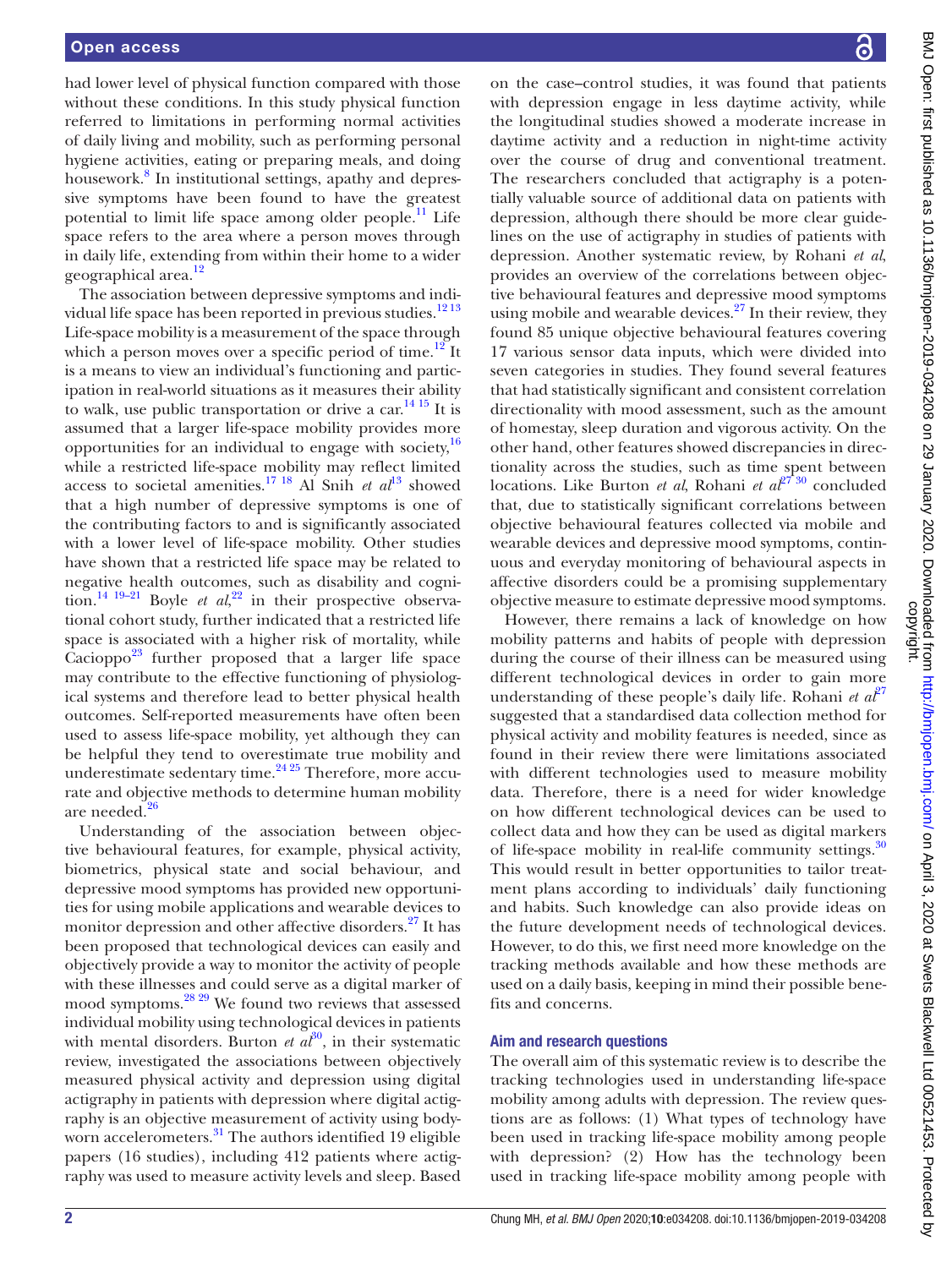depression? (3) What are the outcome measurements used in tracking life-space mobility among people with depression?

This systematic review protocol is designed in accordance with the Preferred Reporting Items for Systematic Review and Meta-Analysis Protocols (PRISMA-P).<sup>[32](#page-5-22)</sup> This guideline is useful because it focuses on ways in which authors can ensure transparent and complete reporting of systematic reviews and meta-analyses and facilitate the development and reporting of systematic review protocols.[33](#page-5-23) The protocol has been registered with PROS-PERO (International Prospective Register of Systematic Reviews).

#### Methods and analysis **Design**

A systematic review with narrative synthesis will be used to search, appraise and synthesise empirical evidence. This approach is useful for our purpose because narrative synthesis focuses on a wide range of questions, not only those relating to the effectiveness of a particular intervention.<sup>34</sup>

#### Eligibility criteria

The PICO (patient, intervention, comparison, outcome) approach was used to specify eligibility of studies.<sup>35</sup>

#### Population

Articles should include adult participants of both genders and who have depressive symptoms or are diagnosed with depression. Depression is identified by signs and symptoms, either self-reported or identified using specific assessment instruments such as the Patient Health Questionnaire-9. Diagnosis should be verified using specific diagnostic criteria (eg, Diagnostic and Statistical Manual of Mental Disorders, International Classification of Diseases). Articles involving a person with anxiety as a comorbidity will also be included since there is a high prevalence of anxiety as a comorbidity in depression.<sup>[10](#page-5-7)</sup> We will exclude articles where subjects are diagnosed with bipolar disorder, schizophrenia, learning disabilities or other serious cognitive disorders. Articles involving only children or adolescents will also be excluded.

#### Intervention

All articles that study any type of tracking device will be included. Tracking technology can include mobile or wireless health devices, which are portable internal and wearable sensors used to monitor health.<sup>36</sup> Other devices can include accelerometers, gyroscopes, vector magnetometers, goniometers, piezoelectric, textile pressure sensors, electromyography, tilt/bend sensors and the global positioning system, which are able to measure the type, quantity and quality of daily activity, movement and balance. $36$  Articles on the methods used to track people's movement or activity without the use of technology, such as written diaries or questionnaires, will not be included.

### **Outcomes**

The main outcome of the study will be the type of tracking device used. The secondary outcomes are how the technology has been used and the outcome measurements used in tracking life-space mobility among people with depression.

#### Study design

Articles using any type of research design will be included as long as the study includes any type of tracking device.

### **Other**

Articles will be limited to peer-reviewed, published fulltext articles. There will be no restriction with regard to language. Theoretical papers, statistical reviews, books or book chapters, letters, dissertations, editorials, and study protocols will be excluded.

#### Data sources

A comprehensive literature search with no specific year limits will be conducted. The following electronic databases will be searched: MEDLINE (via EBSCOhost), Cumulative Index to Nursing and Allied Health Literature (CINAHL) Complete, PsycINFO, Embase, Cochrane Library (academic database for medicine and health science and nursing), Scopus, Web of Science (academic database across all scientific and technical disciplines, ranging from medicine and social sciences to arts and humanities),<sup>37</sup> Health Technology Assessment Database (database for health technology) and IEEE Xplore (academic database for technology and engineering). These databases will be used as these allow wide literature search in various disciplines that are related to our review topic. The reference lists of the selected papers will also be screened for additional studies.

#### Search strategy

The search strategy will be elaborated on and implemented prior to the study selection. We will use the PRISMA-P checklist for guidance.<sup>32</sup> First, controlled vocabulary thesaurus (such as medical subject heading terms, CINAHL headings, PsycINFO thesaurus) and their keywords will be verified in each database. The search terms will be combined using the Boolean operators "AND" and "OR". Second, the following string of search terms will be used to ensure a broad coverage of published studies: ("depression" OR "affective disorder\*" OR "anxiety" OR "anxiety disorder\*" OR "mental health" OR "mood disorder\*" OR "unipolar" OR "mental disorder\*") AND ("tracking" OR "tracking device\*" OR "tracking technology\*" OR "wearable device\*" OR "wearable sensor\*" OR "wearable technology\*" OR "technology\*") AND ("mobility" OR "life space"). Advice on using keywords to search for studies will be sought from a faculty librarian. An example of a database and the search terms used is presented in [table](#page-3-0) 1.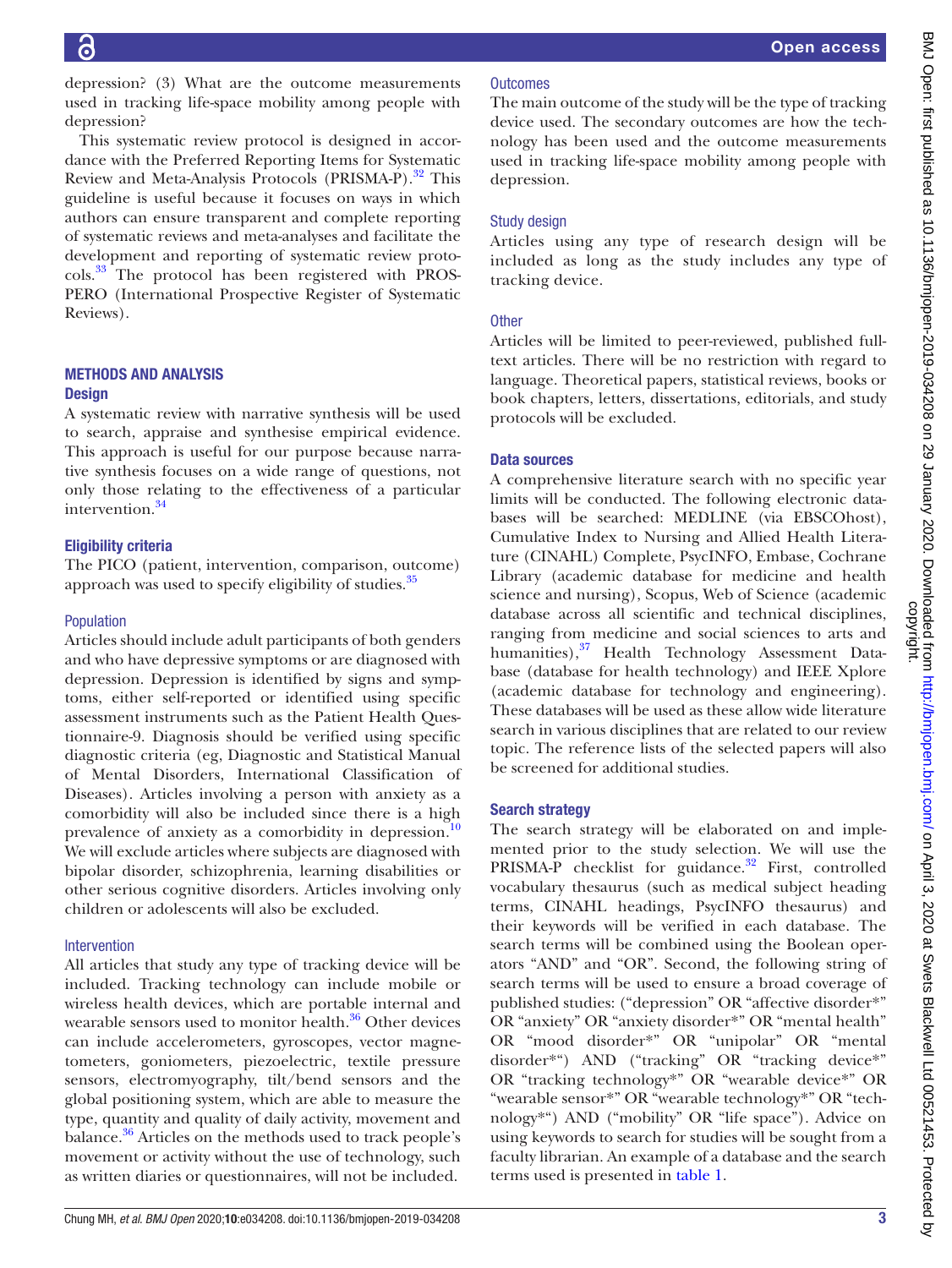<span id="page-3-0"></span>

| <b>Table 1</b> Example of database and search terms used |                                                                                                                                                                                                                                                                                                                                                                                                                                                               |               |
|----------------------------------------------------------|---------------------------------------------------------------------------------------------------------------------------------------------------------------------------------------------------------------------------------------------------------------------------------------------------------------------------------------------------------------------------------------------------------------------------------------------------------------|---------------|
| <b>Database</b>                                          | Search terms                                                                                                                                                                                                                                                                                                                                                                                                                                                  | References, n |
| Scopus                                                   | ((ALL (tracking) OR ALL ("tracking device*") OR ALL ("tracking technology*") OR ALL ("wearable<br>device*") OR ALL ("wearable sensor*") OR ALL ("wearable technology*") OR ALL ("technology*"))) AND<br>((ALL (mobility) OR ALL ("life-space"))) AND ((ALL (depression) OR ALL ("affective disorder*") OR ALL<br>(anxiety) OR ALL ("anxiety disorder*") OR ALL ("mental health") OR ALL ("mood disorder*") OR ALL<br>(unipolar) OR ALL ("mental disorder*"))) |               |

#### **ANALYSIS**

#### Data management

EndNote will be used to efficiently manage the retrieved records, and will be helpful in documenting the process, streamlining document management, and providing reference lists from reports and journal papers. EndNote will also be used to manage duplicate papers and ensure these papers are not treated as separate studies.<sup>38</sup>

#### Selection process

The study selection process consists of four steps [\(figure](#page-3-1) 1). $^{29}$  $^{29}$  $^{29}$ First, titles and abstracts will be independently assessed by two authors (MHC, MV) according to the inclusion criteria. Second, the abstract of the papers will be screened for relevance and eligibility, again by the same two authors (MHC, MV). Third, the full texts of the selected articles will

be screened by two authors (MHC, MV) according to the inclusion and exclusion criteria. In case of any discrepancy on decisions made by the two authors, the paper will be discussed with another author (SFL). Papers that do not meet the inclusion criteria will be rejected, and the reason for exclusion (ie, irrelevance or failure to meet the inclusion criteria) will be recorded to increase transparency in the selection process. Fourth, the full texts of the studies that meet the inclusion criteria will be obtained for further detailed assessment. The reference lists of the selected papers will also be screened and checked for additional papers that meet the inclusion criteria.

#### Data collection process

To answer the review questions, specific tables will be created to collect data from selected papers. Data will be



<span id="page-3-1"></span>Figure 1 PRISMA flow diagram outlining the review process. PRISMA, Preferred Reporting Items for Systematic Review and Meta-Analysis Protocols.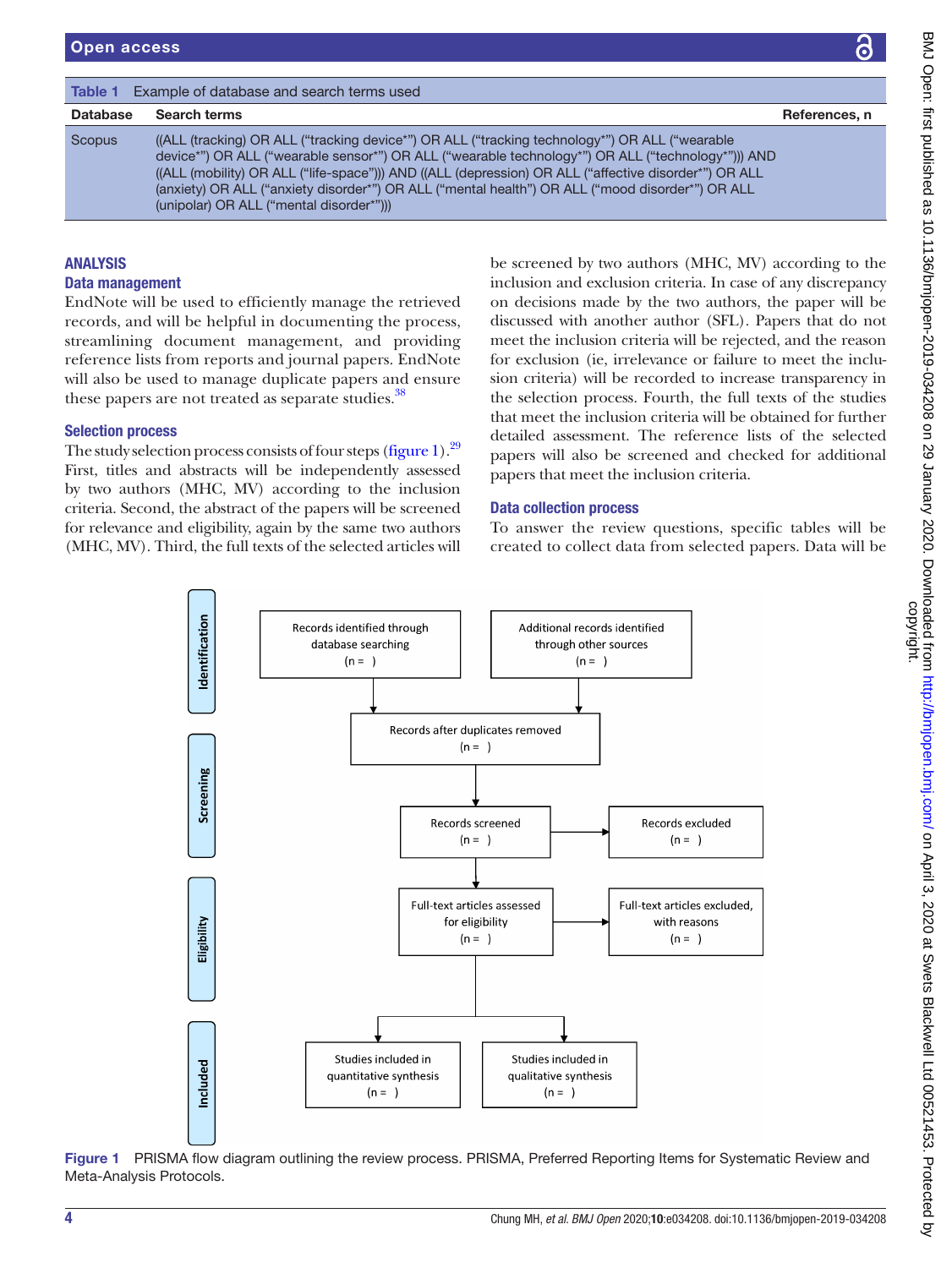extracted by one author (MHC) and will be reviewed for completeness and accuracy by another author (MV).

#### Data items

#### Characteristics of the studies and the population

To describe the characteristics of each study, the following data will be collected:  $name(s)$  of the author(s), year of publication, country where the study was conducted, purpose of the study, setting, type of study, study design and population/sample size (response rate).

#### Intervention

Details of the tracking technology used will be extracted: tracking technology used, characteristics of the tracking technology, administrator, length of tracking period and possible challenges in using the tracking technology.

### **Outcomes**

The following data related to participants' daily activity and community participation will be collected: specific outcomes, instruments used to measure the outcomes, the number of items and scoring for the instruments (total scale/subscales), and validity and reliability. Further, the following data will be extracted to describe participants' daily activity and community participation patterns based on the outcome measures used: number of activities per day, time of day, type of activity, destination of the activity and duration of the activity.

# Data extraction

To describe the characteristics of the included studies and to answer each review question, data from the selected papers will be extracted by one author (MHC) and inputted into predesigned tables; the process will be validated by MV.

# Data synthesis

Initial descriptive synthesis will be conducted by tabulating details on study type, interventions, number of participants and an overview of participant characteristics, to form a clear descriptive summary of the included studies.<sup>38</sup> The descriptive process will be conducted explicitly and rigorously, and decisions on how to group and tabulate data will be made based on the protocol and review questions.

# Risk of bias in individual studies

Appraisal of risk or methodological quality of the primary studies is an important step in a systematic review as it helps decide whether the results of the study are reliable. During the review process, studies will be deemed to have risk of bias if they fail to make objective decision on study design and on the level of quality required.<sup>[39](#page-5-30)</sup>

The quality of each study will be appraised using the Crowe Critical Appraisal Tool (CCAT).

CCAT was designed based on a review of 44 critical appraisal tools across all research designs. $40$  The tool consists of eight categories (preliminaries, introduction, design, sampling, data collection, ethical matters, results and discussion) divided into 22 items, which are further divided into 98 item descriptors.<sup>40</sup> The combination of categories, items and item descriptors allows for a wide range of qualitative and quantitative health research to be appraised using one tool. $40-42$  The scoring of the tool provides a combination of subjective and objective assessments. Each category is scored from 0 (the lowest score) to 5 (the highest score). The total score given to a paper is expressed in percentage, dividing the total by 40.

The Cochrane Collaboration's tool for assessing risk of bias in randomised trials will also be used to assess the quality of randomised trial articles included in the review.[43](#page-6-1) Each area to be assessed will be rated as 'low risk', 'high risk' or 'unclear risk' of bias. The overall quality of an article using a randomised controlled trial design will be rated as 'good', 'fair' or 'poor'.

### Patient and public involvement

Patients will not be directly involved in the design of this study. As this is a protocol for a systematic review and no participant recruitment will take place, their involvement in the recruitment as well as dissemination of findings to participants will not be applicable.

### Amendments

Any amendments to this protocol will be documented.

### Ethics and dissemination

Because there will be no data collection involving human subjects in the actual systematic review, no ethical approval will be required. The results will be disseminated in a peer-reviewed journal and in a conference presentation.

#### Planned start and end date

The review is planned to start on 1 December 2019 and end on 30 November 2020.

# **DISCUSSION**

The proposed review has a number of strengths. First, this systematic review protocol increases the transparency of the review process, improves the systematic approach, reduces bias and opens the planned steps to reviewers, thereby reducing the possibility of data manipulation. Second, this review will provide evidence on the use of tracking technologies to study the life-space mobility of adults with depression and/or anxiety disorder, which may provide new opportunities for further studies. Third, this review will be the first to combine knowledge on existing tracking technology as a tool used to explore the life-space mobility of people with depression in real-time and real-world urban settings. However, we anticipate that there is a large variety of tracking technologies and it could be difficult to draw clear conclusions, and will thus challenge the implications of the results for clinical practice.

In conclusion, this systematic review will provide the best example of the use of tracking technologies in studying the life-space mobility of adults with depression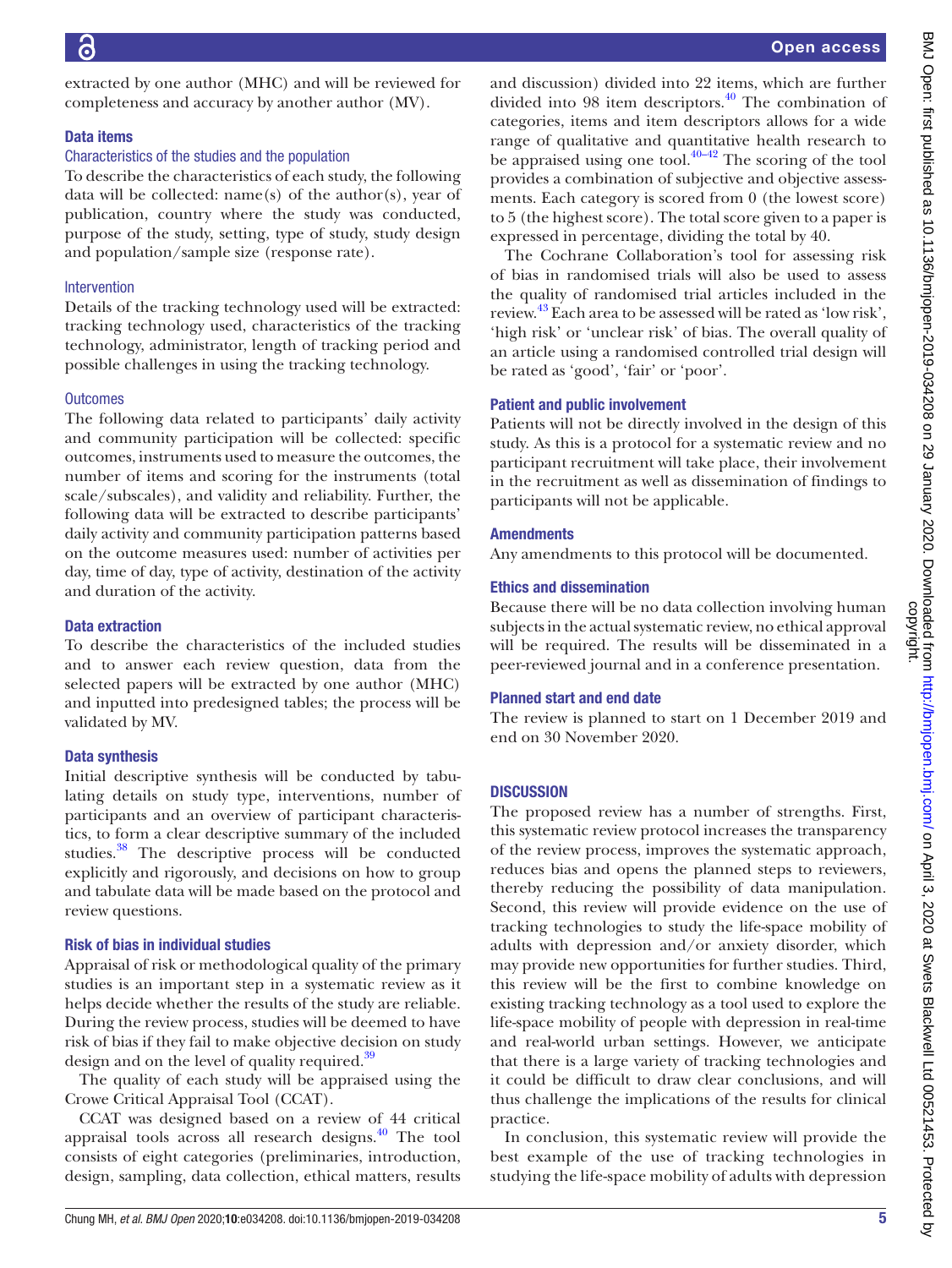and/or anxiety disorder. The results of the review will inform and guide future studies on describing the lifespace mobility of people with depression in real-time and in real-world urban settings in Hong Kong. Further, the results will provide insights into rehabilitation services and policies tailored to individuals' concerns and needs.

Acknowledgements The authors thank the reviewers of the manuscript for their constructive feedback, and the faculty librarian of the Hong Kong Polytechnic University for the literature search.

Contributors MV initiated and designed the review. The manuscript protocol was drafted by MHC and reviewed by MV and SFL. The search strategy was developed by all the authors and will be performed by MHC and MV, who will also independently screen potential articles, extract data from the included studies, assess the risk of bias and complete the data synthesis. SFL will arbitrate in cases of disagreement and ensure the absence of errors. All authors approved the publication of the protocol.

Funding The review is supported by the Hong Kong Polytechnic University. Funding has been granted by the University of Turku, Finland (project number: 26003424).

Competing interests None declared.

Patient consent for publication Not required.

Provenance and peer review Not commissioned; externally peer reviewed.

Open access This is an open access article distributed in accordance with the Creative Commons Attribution Non Commercial (CC BY-NC 4.0) license, which permits others to distribute, remix, adapt, build upon this work non-commercially, and license their derivative works on different terms, provided the original work is properly cited, appropriate credit is given, any changes made indicated, and the use is non-commercial. See: [http://creativecommons.org/licenses/by-nc/4.0/.](http://creativecommons.org/licenses/by-nc/4.0/)

#### ORCID iD

Man Hon Chung <http://orcid.org/0000-0003-1655-8386>

#### **REFERENCES**

- <span id="page-5-0"></span>1 Organization WH. *Depression and other common mental disorders global health estimates*. Geneva: World Health Organization, 2017.
- <span id="page-5-1"></span>2 Kessler RC, Bromet EJ. The epidemiology of depression across cultures. *[Annu Rev Public Health](http://dx.doi.org/10.1146/annurev-publhealth-031912-114409)* 2013;34:119–38.
- 3 Wells KB, Stewart A, Hays RD, *et al*. The functioning and well-being of depressed patients. results from the medical outcomes study. *[JAMA](http://www.ncbi.nlm.nih.gov/pubmed/2754791)* 1989;262:914–9.
- 4 Hays RD, Wells KB, Sherbourne CD, *et al*. Functioning and well-being outcomes of patients with depression compared with chronic general medical illnesses. *[Arch Gen Psychiatry](http://dx.doi.org/10.1001/archpsyc.1995.03950130011002)* 1995;52:11–19.
- <span id="page-5-2"></span>5 Greenberg PE, Fournier A-A, Sisitsky T, *et al*. The economic burden of adults with major depressive disorder in the United States (2005 and 2010). *[J Clin Psychiatry](http://dx.doi.org/10.4088/JCP.14m09298)* 2015;76:155–62.
- <span id="page-5-3"></span>6 World Health Organization. *Depression and other common mental disorders global health estimates*. Geneva: World Health Organization, 2017.
- <span id="page-5-4"></span>7 National Collaborating Centre For Mental Health. *The treatment and management of depression in adults (updated edition)*. London: The British Psychological Society, The Royal College of Psychiatrists, 2010.
- <span id="page-5-5"></span>8 Stegenga BT, Nazareth I, Torres-González F, *et al*. Depression, anxiety and physical function: exploring the strength of causality. *[J](http://dx.doi.org/10.1136/jech.2010.128371)  [Epidemiol Community Health](http://dx.doi.org/10.1136/jech.2010.128371)* 2012;66:e25.
- <span id="page-5-6"></span>9 Malhi GS, Mann JJ. Depression. *[The Lancet](http://dx.doi.org/10.1016/S0140-6736(18)31948-2)* 2018;392:2299–312.
- <span id="page-5-7"></span>10 Kessler RC, Merikangas KR, Wang PS. Prevalence, comorbidity, and service utilization for mood disorders in the United States at the beginning of the twenty-first century. *[Annu Rev Clin Psychol](http://dx.doi.org/10.1146/annurev.clinpsy.3.022806.091444)* 2007;3:137–58.
- <span id="page-5-8"></span>11 Jansen C-P, Diegelmann M, Schnabel E-L, *et al*. Life-space and movement behavior in nursing home residents: results of a new sensor-based assessment and associated factors. *[BMC Geriatr](http://dx.doi.org/10.1186/s12877-017-0430-7)* 2017;17:36.
- <span id="page-5-9"></span>12 Peel C, Sawyer Baker P, Roth DL, *et al*. Assessing mobility in older adults: the UAB study of aging Life-Space assessment. *[Phys Ther](http://dx.doi.org/10.1093/ptj/85.10.1008)* 2005;85:1008–19.
- <span id="page-5-13"></span>13 Al Snih S, Peek KM, Sawyer P, *et al*. Life-space mobility in Mexican Americans aged 75 and older. *[J Am Geriatr Soc](http://dx.doi.org/10.1111/j.1532-5415.2011.03822.x)* 2012;60:532–7.
- <span id="page-5-10"></span>14 Baker PS, Bodner EV, Allman RM. Measuring life-space mobility in community-dwelling older adults. *[J Am Geriatr Soc](http://dx.doi.org/10.1046/j.1532-5415.2003.51512.x)* 2003;51:1610–4.
- 15 Stalvey BT, Owsley C, Sloane ME, *et al*. The life space questionnaire: a measure of the extent of mobility of older adults. *[J Appl Gerontol](http://dx.doi.org/10.1177/073346489901800404)* 1999;18:460–78.
- <span id="page-5-11"></span>16 Kono A, Kai I, Sakato C, *et al*. Frequency of going outdoors: a predictor of functional and psychosocial change among ambulatory frail elders living at home. *[J Gerontol A Biol Sci Med Sci](http://dx.doi.org/10.1093/gerona/59.3.M275)* 2004;59:M275–80.
- <span id="page-5-12"></span>17 Brown CJ, Roth DL, Allman RM, *et al*. Trajectories of life-Space mobility after hospitalization. *[Ann Intern Med](http://dx.doi.org/10.7326/0003-4819-150-6-200903170-00005)* 2009;150:372–8.
- 18 Rosso AL, Taylor JA, Tabb LP, *et al*. Mobility, disability, and social engagement in older adults. *[J Aging Health](http://dx.doi.org/10.1177/0898264313482489)* 2013;25:617–37.
- 19 Murata C, Kondo T, Tamakoshi K, *et al*. Factors associated with life space among community-living rural elders in Japan. *[Public Health](http://dx.doi.org/10.1111/j.1525-1446.2006.00568.x)  [Nurs](http://dx.doi.org/10.1111/j.1525-1446.2006.00568.x)* 2006;23:324–31.
- 20 Barnes LL, Wilson RS, Bienias JL, *et al*. Correlates of life space in a volunteer cohort of older adults. *[Exp Aging Res](http://dx.doi.org/10.1080/03610730601006420)* 2007;33:77–93.
- 21 Allman RM, Sawyer P, Roseman JM. The UAB study of aging: background and insights into life-space mobility among older Americans in rural and urban settings. *[Aging health](http://dx.doi.org/10.2217/1745509X.2.3.417)* 2006;2:417–29.
- <span id="page-5-14"></span>22 Boyle PA, Buchman AS, Barnes LL, *et al*. Association between life space and risk of mortality in advanced age. *[J Am Geriatr Soc](http://dx.doi.org/10.1111/j.1532-5415.2010.03058.x)* 2010;58:1925–30.
- <span id="page-5-15"></span>23 Cacioppo JT. Social neuroscience: autonomic, neuroendocrine, and immune responses to stress. *[Psychophysiology](http://dx.doi.org/10.1111/j.1469-8986.1994.tb01032.x)* 1994;31:113–28.
- <span id="page-5-16"></span>24 Chinapaw MJM, Slootmaker SM, Schuit AJ, *et al*. Reliability and validity of the activity questionnaire for adults and adolescents (AQuAA). *[BMC Med Res Methodol](http://dx.doi.org/10.1186/1471-2288-9-58)* 2009;9:58.
- 25 Tudor-Locke CE, Myers AM, Myers E. Challenges and opportunities for measuring physical activity in sedentary adults. *[Sports Med](http://dx.doi.org/10.2165/00007256-200131020-00002)* 2001;31:91–100.
- <span id="page-5-17"></span>26 Madan A, Moturu ST, Lazer D. Social sensing: obesity, unhealthy eating and exercise in face-to-face networks. *Proceedings of Wireless Health*, 2010:104–10.
- <span id="page-5-18"></span>27 Rohani DA, Faurholt-Jepsen M, Kessing LV, *et al*. Correlations between objective behavioral features collected from mobile and wearable devices and depressive mood symptoms in patients with affective disorders: systematic review. *[JMIR Mhealth Uhealth](http://dx.doi.org/10.2196/mhealth.9691)* 2018;6:e165.
- <span id="page-5-19"></span>28 Mohr DC, Zhang M, Schueller SM. Personal sensing: understanding mental health using ubiquitous sensors and machine learning. *[Annu](http://dx.doi.org/10.1146/annurev-clinpsy-032816-044949)  [Rev Clin Psychol](http://dx.doi.org/10.1146/annurev-clinpsy-032816-044949)* 2017;13:23–47.
- <span id="page-5-29"></span>29 Afsaneh D, Jun Ki M, Jason W. *Detection of behavior change in people with depression*, 2014.
- <span id="page-5-20"></span>30 Burton C, McKinstry B, Szentagotai Tătar A, *et al*. Activity monitoring in patients with depression: a systematic review. *[J Affect Disord](http://dx.doi.org/10.1016/j.jad.2012.07.001)* 2013;145:21–8.
- <span id="page-5-21"></span>31 Matthews CE, Hagströmer M, Pober DM, *et al*. Best practices for using physical activity monitors in population-based research. *[Med](http://dx.doi.org/10.1249/MSS.0b013e3182399e5b)  [Sci Sports Exerc](http://dx.doi.org/10.1249/MSS.0b013e3182399e5b)* 2012;44:S68–76.
- <span id="page-5-22"></span>32 Shamseer L, Moher D, Clarke M, *et al*. Preferred reporting items for systematic review and meta-analysis protocols (PRISMA-P) 2015: elaboration and explanation. *[BMJ](http://dx.doi.org/10.1136/bmj.g7647)* 2015;349:g7647.
- <span id="page-5-23"></span>33 Moher D, Liberati A, Tetzlaff J, *et al*. Preferred reporting items for systematic reviews and meta-analyses: the PRISMA statement. *[PLoS](http://dx.doi.org/10.1371/journal.pmed.1000097)  [Med](http://dx.doi.org/10.1371/journal.pmed.1000097)* 2009;6:e1000097.
- <span id="page-5-24"></span>34 Popay J, Roberts H, Sowden A. *Guidance on the conduct of narrative synthesis in systematic reviews: a product from the ESRC methods programme*, 2006.
- <span id="page-5-25"></span>35 Eriksen MB, Frandsen TF. The impact of patient, intervention, comparison, outcome (PICO) as a search strategy tool on literature search quality: a systematic review. *[Jmla](http://dx.doi.org/10.5195/JMLA.2018.345)* 2018;106:420–31.
- <span id="page-5-26"></span>36 Dobkin BH, Dorsch A. The promise of mHealth: daily activity monitoring and outcome assessments by wearable sensors. *[Neurorehabil Neural Repair](http://dx.doi.org/10.1177/1545968311425908)* 2011;25:788–98.
- <span id="page-5-27"></span>37 Elsevier. Scopus 2018. Available: [https://www.elsevier.com/solutions/](https://www.elsevier.com/solutions/scopus) [scopus](https://www.elsevier.com/solutions/scopus) [Accessed 10 Jan 2019].
- <span id="page-5-28"></span>38 Centre for Reviews and Dissemination. *Systematic reviews: CRD's guidance for undertaking reviews in healthcare*. York, UK: York Publishing Services Ltd, 2009.
- <span id="page-5-30"></span>39 Seehra J, Pandis N, Koletsi D, *et al*. Use of quality assessment tools in systematic reviews was varied and inconsistent. *[J Clin Epidemiol](http://dx.doi.org/10.1016/j.jclinepi.2015.06.023)* 2016;69:179–84.